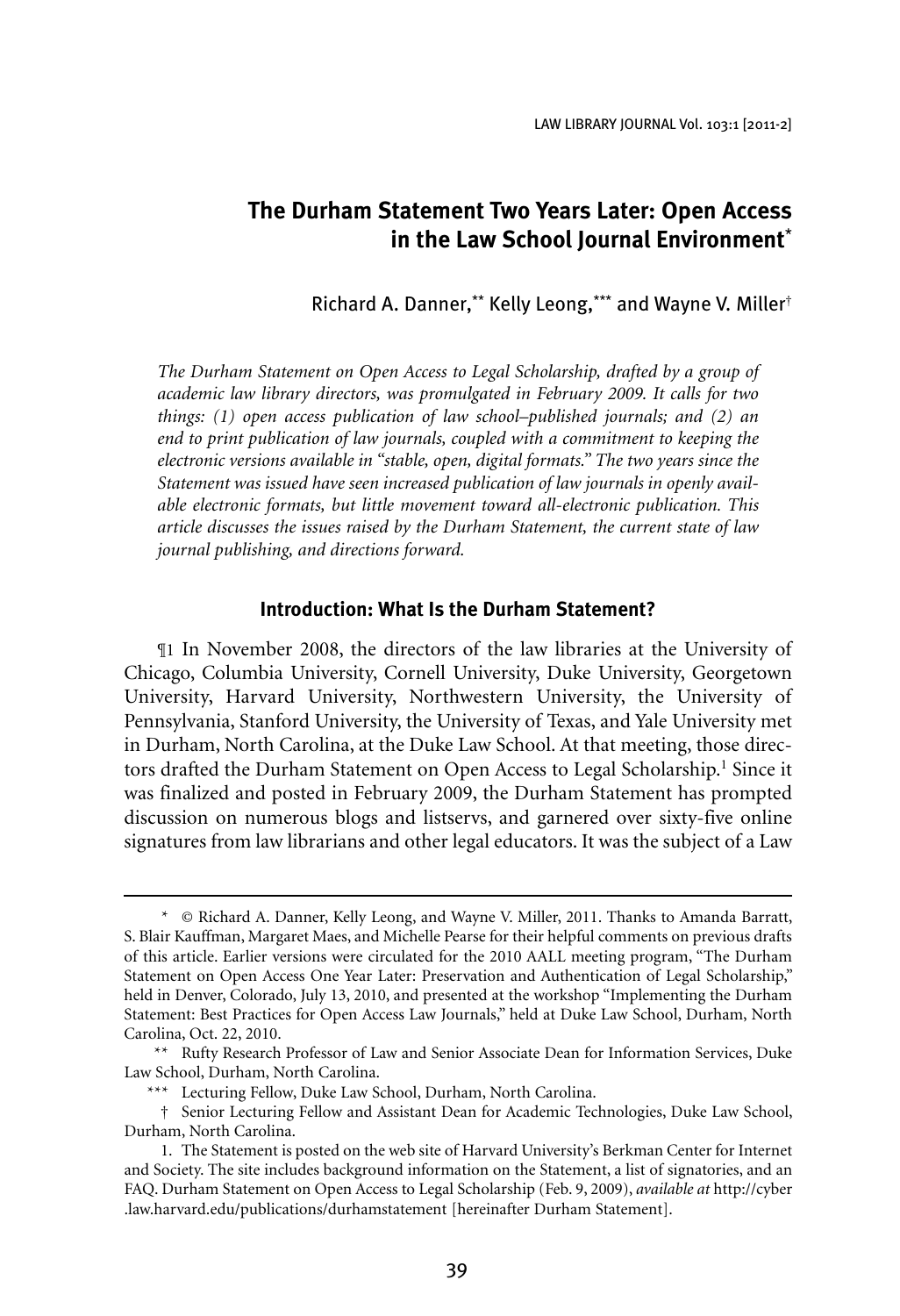40 Law Library Journal Vol. 103:1 [2011-2]

Librarian BlogTalkRadio show in February 2010,<sup>2</sup> a program at the Annual Meeting of the American Association of Law Libraries in July 2010,3 and a workshop at Duke Law School in October 2010 under the title "Implementing the Durham Statement: Best Practices for Open Access Law Journals."4 It has a Wikipedia entry.5

 $\mathbb{I}2$  The Durham Statement calls for two things: (1) open access publication<sup>6</sup> of law school–published journals; and (2) an end to print publication of law journals, coupled with a commitment to keeping the electronic versions available in "stable, open, digital formats."7 Neither action is dependent on the other: current articles from many law journals are now freely accessible on the web while their print issues are still offered to libraries and other subscribers; journals can also be offered in fee-based electronic formats without print equivalents.<sup>8</sup>

¶3 This article examines the key issues arising from the Durham Statement's calls for open access publication of law journals and for ending their publication in print.

#### **Open Access to Legal Scholarship**

¶4 Few commentators have objected to the Durham Statement's call for open access publication of law journals. Not many U.S. law reviews are registered with

 4. *See Implementing the Durham Statement: Best Practices for Open Access Law Journals*, Duke Law Sch., http://www.law.duke.edu/libtech/openaccess/conference2010. The workshop site provides an archived webcast of the proceedings as well as links to readings and other resources.

5. Durham Statement on Open Access to Legal Scholarship, WIKIPEDIA, http://en.wikipedia.org /wiki/Durham\_Statement\_on\_Open\_Access\_to\_Legal\_Scholarship (last visited Nov. 14, 2010).

 6. The drafters of the Statement expressed general agreement with the definition of *open access* in the 2002 Budapest Open Access Initiative, which calls for

free availability on the public internet, permitting any users to read, download, copy, distribute, print, search, or link to the full texts of these articles, crawl them for indexing, pass them as data to software, or use them for any other lawful purpose, without financial, legal, or technical barriers other than those inseparable from gaining access to the internet itself.

Budapest Open Access Initiative (Feb. 14, 2002), http://www.soros.org/openaccess/read.shtml. For a brief, but useful, introduction to the open access movement, see John Willinsky, *The Stratified Economics of Open Access*, 39 Econ. Analysis & Pol'y 53, 53–55. For a discussion of the economics of open access publication in disciplines other than law, see generally *id.*

 7. Durham Statement, *supra* note 1.

8. Berkeley Electronic Press publishes a number of electronic journals in law and other subjects that are available via subscription. *See Law Journals*, Berkeley Electronic Press, http://www.bepress .com/journals/law.html (last visited Nov. 14, 2010). There also are a few law school–sponsored print journals that charge for electronic access. *See, e.g*., *Journal of Legal Studies*, Chicago Journals, http:// www.journals.uchicago.edu/toc/jls/current (last visited, Nov. 14, 2010) (published by the University of Chicago Press for the University of Chicago Law School).

<sup>2.</sup> *Happy Birthday, Durham Statement!*, BLOGTALKRADIO: THE LAW LIBRARIAN (Feb. 4, 2010), http://www.blogtalkradio.com/thelawlibrarian/2010/02/04/happy-birthday-durham-statement.

 <sup>3. &</sup>quot;The Durham Statement on Open Access One Year Later: Preservation and Authentication of Legal Scholarship," presentation at the 103rd Annual Meeting of the American Association of Law Libraries, Denver, Colorado, July 13, 2010. The program was moderated by Margaret Maes (Legal Information Preservation Alliance); the panelists were Margaret Leary (University of Michigan), Michelle Pearse (Harvard University), and Wayne Miller (Duke University). Information and a link to the audio file of the presentation are available at http://www.softconference.com/aall/sessionDetail .asp?SID=208487 (audio available free to meeting registrants only).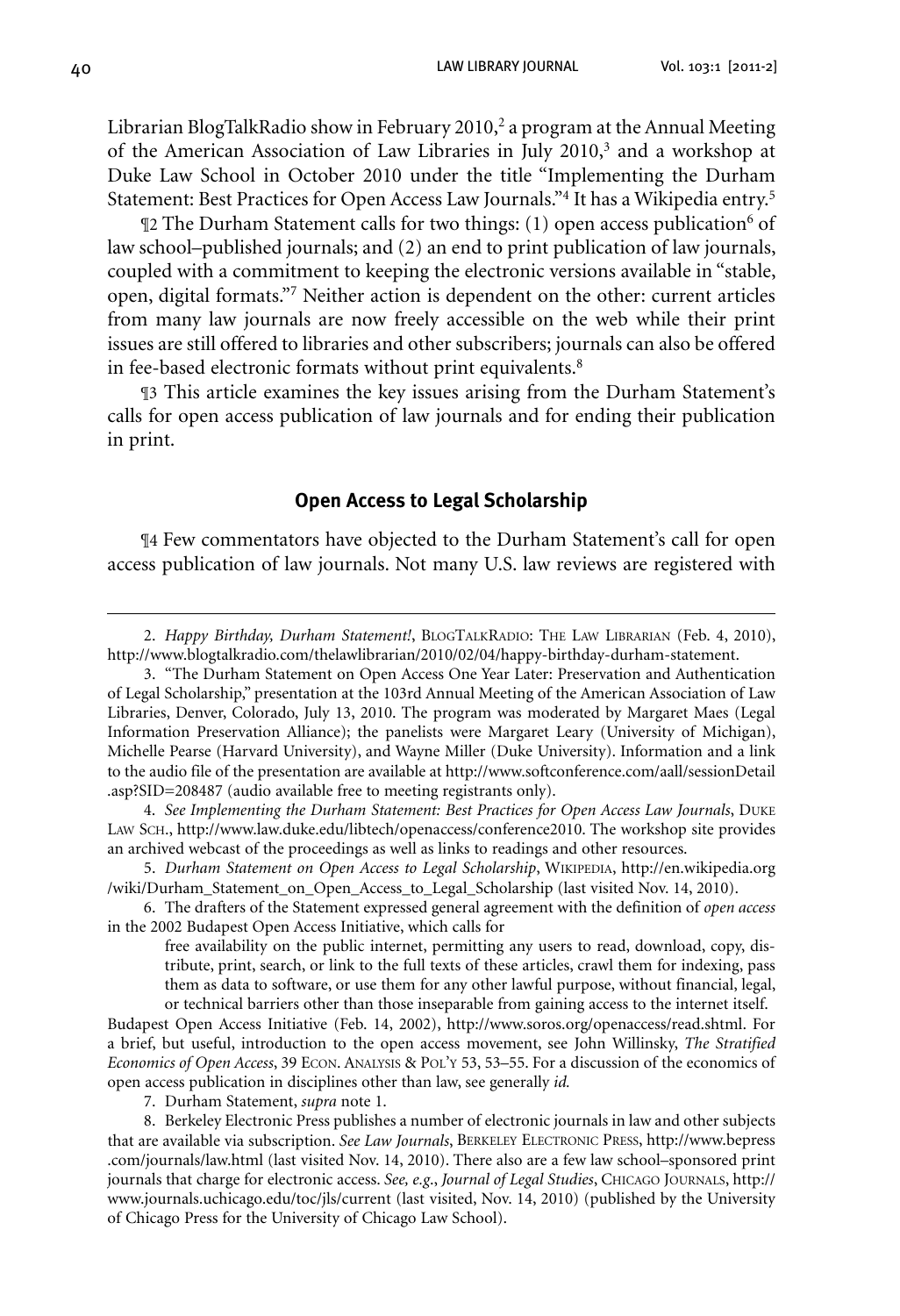either the Directory of Open Access Journals (DOAJ)<sup>9</sup> or the Science Commons Open Access Law Program.10 An increasing number, however, post at least their current issues in freely accessible formats on their journal web sites, despite the risks of reducing revenue from print subscriptions and royalty income from HeinOnline, LexisNexis, Westlaw, and other online aggregators.

¶5 This suggests there is general agreement in the legal academy with the idea that "[s]cholarship, and hence the content of scholarly journals, is a public good"<sup>11</sup> and perhaps with John Willinsky's proposition that in the age of the Internet, a commitment to research and scholarship carries with it a responsibility to circulate one's work as widely as possible.12

¶6 Because scholarly research in law requires access not only to other scholarship, but also to legal authorities—the primary sources of law—open access to legal scholarship must be discussed within the context of electronic access to other types of legal information. In the United States, widespread use of what were first called computer-assisted legal research (CALR) systems began (at least for those who could pay premium fees) with the introduction of the full-text primary source legal information services by LexisNexis and Westlaw in the mid-1970s.<sup>13</sup>

¶7 Since then, a number of competitors have entered the electronic legal information market with less robust products at lower costs; $14$  courts and governments have made legislation and court decisions freely available on official web sites;<sup>15</sup> and dedicated open-access sites such as that of Cornell's Legal Information Institute<sup>16</sup> have been developed to provide aggregated access to large bodies of U.S. legal information. In addition, the Law.Gov movement is working toward developing mechanisms to improve free access to authenticated primary legal information.17

¶8 Outside the United States, there are many examples of improved, free electronic access to legal information made available through government action.<sup>18</sup> Elsewhere, the Free Access to Law Movement, which is based in the cooperative activities of fourteen national and regional legal information institutes (like that at

<sup>9.</sup> DIRECTORY OF OPEN ACCESS JOURNALS, http://www.doaj.org (last visited Nov. 14, 2010).

 <sup>10.</sup> *Open Access Law Program*, Sci. Commons, http://sciencecommons.org/projects/publishing /oalaw/ (last visited Nov. 14, 2010).

 <sup>11.</sup> Richard Edwards & David Shulenburger, *The High Cost of Scholarly Journals (And What to Do About It)*, Change, Nov./Dec. 2003, at 10, 12.

 <sup>12.</sup> John Willinsky, The Access Principle xii (2005). For an exploration of the implications of Willinsky's ideas for legal scholarship, see Richard A. Danner*, Applying the Access Principle in Law: The Responsibilities of the Legal Scholar*, 35 Int'l J. Legal Info. 355 (2007).

 <sup>13.</sup> *See generally* William G. Harrington, *A Brief History of Computer-Assisted Legal Research*, 77 Law Libr. J. 543 (1984–1985).

<sup>14.</sup> For a discussion of "Alternative CALR Services," see KENDALL F. SVENGALIS, LEGAL INFORMATION Buyer's Guide & Reference Manual 154–58 (2010).

 <sup>15.</sup> *See, e.g.*, THOMAS, http://thomas.loc.gov (last visited Nov. 14, 2010).

 <sup>16.</sup> *Legal Information Institute*, Cornell Univ. Law Sch., http://www.law.cornell.edu (last visited Nov. 14, 2010).

 <sup>17.</sup> Law.Gov: A Proposed Distributed Repository of All Primary Legal Materials of the United States, http://resource.org/law.gov (last visited Nov. 14, 2010).

 <sup>18.</sup> *See* Claire M. Germain, *Digitizing the World's Laws*, *in* International Handbook of Legal Information Management (Richard A. Danner & Jules Winterton eds., forthcoming 2011).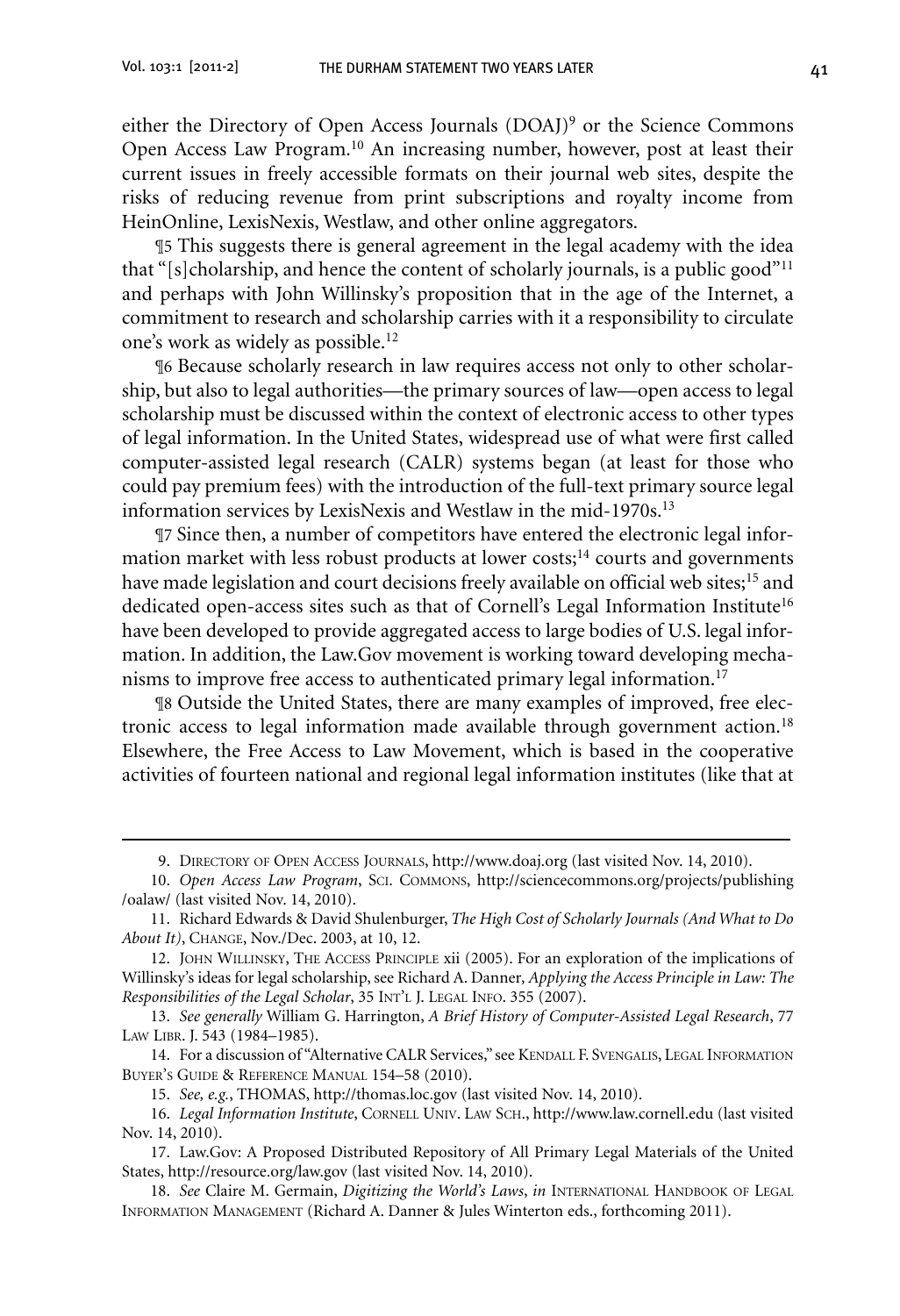Cornell), now provides free access to nearly 1200 databases from about 125 jurisdictions worldwide.<sup>19</sup>

¶9 As a result, much legal information created by governments, courts, and other bodies with law-making authority is now available (at least for Englishspeaking jurisdictions) through sources that meet the general requirements for open access. In the United States and elsewhere, however, there has been less open access to legal scholarship, commentary, and other explanatory materials—the things that we in common law jurisdictions call secondary sources. In other parts of the world, this is because law journals (like many other scholarly journals) are generally published by commercial publishers. In the United States, this is not the case.

¶10 Like scholarly journals in other fields, U.S. law reviews provide forums for faculty to gain promotion, tenure, and other professional rewards; disseminate new scholarship; provide space for scholarly discourse; showcase new knowledge; and produce print copies of articles for access and archiving. But they are also unusual among scholarly journals in a number of ways:

- Most are published by educational institutions—individual law schools rather than by scholarly societies or professional organizations, or by commercial publishers;
- For the most part, they are managed and edited by students and are not peer-reviewed;
- There are so many of them; $^{20}$  and
- One of their primary purposes is to provide both educational experiences for students and credentials for new law school graduates entering the job market.<sup>21</sup>

 20. One source suggests that there are presently about 650 student-edited journals published at U.S. law schools and 980 legal journals in all, counting those published by societies, bar associations, and commercial publishers. *See Law Journals: Submissions and Rankings*, Wash. & Lee Univ. Sch. of Law, http://lawlib.wlu.edu/lj/index.aspx (last visited Nov. 14, 2010) (searches were conducted by selecting "United States" as the country, and then selecting the category "Student-edited").

Some sense of the number of new law journals being published can be gained by looking at the list of journals selected for indexing by the American Association of Law Libraries' Committee on Indexing of Periodical Literature. From mid-2008 through mid-2010, the Committee selected 130 "substantive law school journals" and other periodicals "that primarily deal with common law" and publish articles that are "predominately legal and substantive in nature." Title List, AALL Indexing of Periodical Literature Committee, http://www.aallnet.org/committee/ipl/AALL\_Indexing\_of \_Periodical\_Committee/Title\_List.html (last visited Nov. 14, 2010); Submit a Journal,AALL Indexing of Periodical Literature Committee, http://www.aallnet.org/committee/ipl/AALL\_Indexing\_of \_Periodical\_Committee/Submit\_a\_journal.html (last visited Nov. 14, 2010).

21. John Doyle calls the educational benefits and credentialing "inefficient by-products" of the law review system and notes that the "abundance of law reviews . . . show[s] the breadth of subsidization that law schools are willing to fund." John Doyle, *The Business of Law Reviews*, Conn. L. Rev. Conntemplations, Spring 2007, at 30, 30, 33, *available at* http://works.bepress.com/doylej/1.

 <sup>19.</sup> *See* World Legal Info. Institute (WorldLII), http://www.worldlii.org (last visited Nov. 14, 2010). Access is provided through regional and national sites, and through the WorldLII web site. For a history of the Free Access to Law Movement, see Graham Greenleaf*, The Global Development of Free Access to Legal Information*, *in* A History of Legal Informatics 53 (Abdul Paliwala ed., 2010).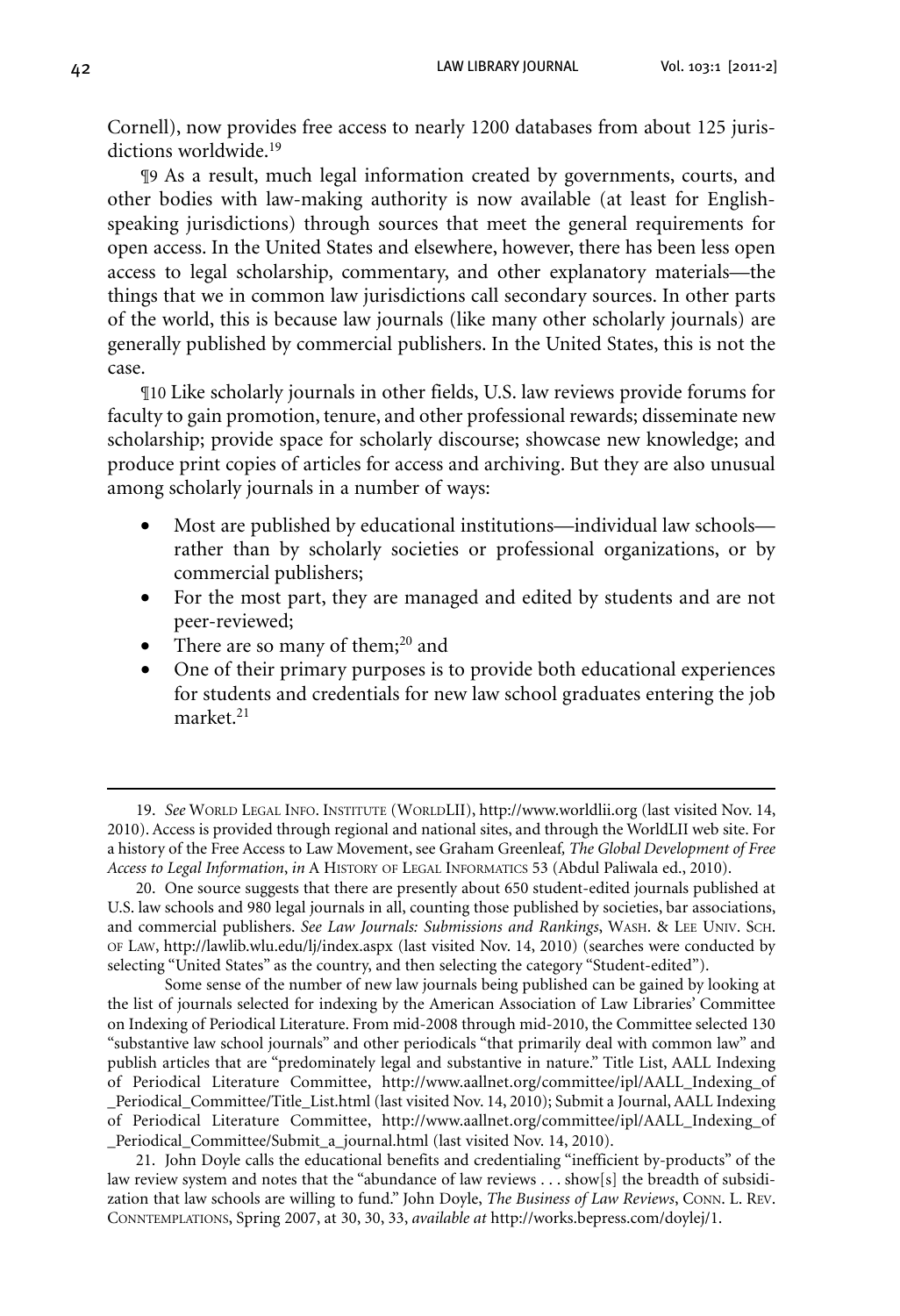¶11 Law may also differ from other disciplines in the extent to which its scholarship is written, not only for other scholars, but also for audiences of practicing professionals. Law professors, students, and other scholars write to promote legal reform and improve access to justice, to critique legislation and court decisions, and to influence the practicing bar, the courts, legal decision-makers, and the public. In addition, much of what they write, like law itself, is jurisdiction-based and limited in its direct applicability to specific national legal systems, or, in federal systems, to the law of states, provinces, or other more localized jurisdictions.

¶12 Michael Carroll, a professor at American University, has argued that "[a]ccess to law matters . . . . [and] access to legal scholarship matters too."<sup>22</sup> But is free and open access to legal scholarship important to others outside the academy? Critics of legal scholarship (and of the law review as an institution) have long claimed that what appears in law reviews is written only for other professors and is of little value to judges or the practicing bar. Such criticism has taken many forms, often focusing on law schools' increasingly closer ties to their universities than to the practicing bar, as seen by the numbers of Ph.D. holders on law school faculties, faculty interest in interdisciplinary study at the expense of doctrinal research, and the tendency of schools to place less value on practice experience than they once did when hiring new professors.<sup>23</sup> Does legal scholarship actually have the impact on legal decision-making that we might like to claim for it?

¶13 In 2007, the *New York Times* reported on a Cardozo School of Law symposium discussing an apparent decline in judicial citations to law review articles. The article opened with the statement by a federal court of appeals judge that: "I haven't opened up a law review in years. . . . No one speaks of them. No one relies on them."24 In 2010, Chief Justice John Roberts reportedly said that "he doesn't pay much attention to academic legal writing. Law review articles are 'more abstract' than practical, and are not 'particularly helpful for practitioners and judges.'"25

¶14 Is there any evidence that what is published in law journals influences the courts? Schwartz and Petherbridge's 2010 empirical study of nearly 300,000 reported decisions of the federal courts of appeal from 1950 to 2008 suggests that appellate court citations to law review articles have increased over time. The num-

 <sup>22.</sup> Michael W. Carroll, *The Movement for Open Access Law*, 10 Lewis & Clark L. Rev. 741, 743 (2006).

<sup>23.</sup> Some of the literature regarding the purposes of legal scholarship and its use by appellate courts is summarized in David L. Schwartz & Lee Petherbridge, *The Use of Legal Scholarship by the Federal Courts of Appeals: An Empirical Study* 3–8 (Loyola-LA Legal Studies Paper No. 2010-38), *available at* http://ssrn.com/abstract=1640681 (forthcoming in 96 Cornell L. Rev. (2011)). *See also* Leah M. Christensen & Julie A. Oseid*, Navigating the Law Review Article Selection Process: An Empirical Study of Those with All the Power—Student Editors*, 59 S.C. L. Rev. 175 (2007). For a pointed critique of law reviews and legal scholarship, see Michael J. Madison, *The Idea of the Law Review: Scholarship, Prestige and Open Access,*10 Lewis & Clark L. Rev. 901 (2006).

 <sup>24.</sup> Adam Liptak, *When Rendering Decisions, Judges Are Finding Law Reviews Irrelevant*, N.Y. Times, Mar. 19, 2007, at A8 (quoting Chief Judge Dennis G. Jacobs).

 <sup>25.</sup> Jess Bravin, *Chief Justice Roberts on Obama, Justice Stevens, Law Reviews, More*, Wall St. J. Law Blog (Apr. 7, 2010, 7:20 p.m.), http://blogs.wsj.com/law/2010/04/07/chief-justice-roberts-on -obama-justice-stevens-law-reviews-more/ (reporting the Chief Justice's answers to questions following a speech at Indiana University's law school).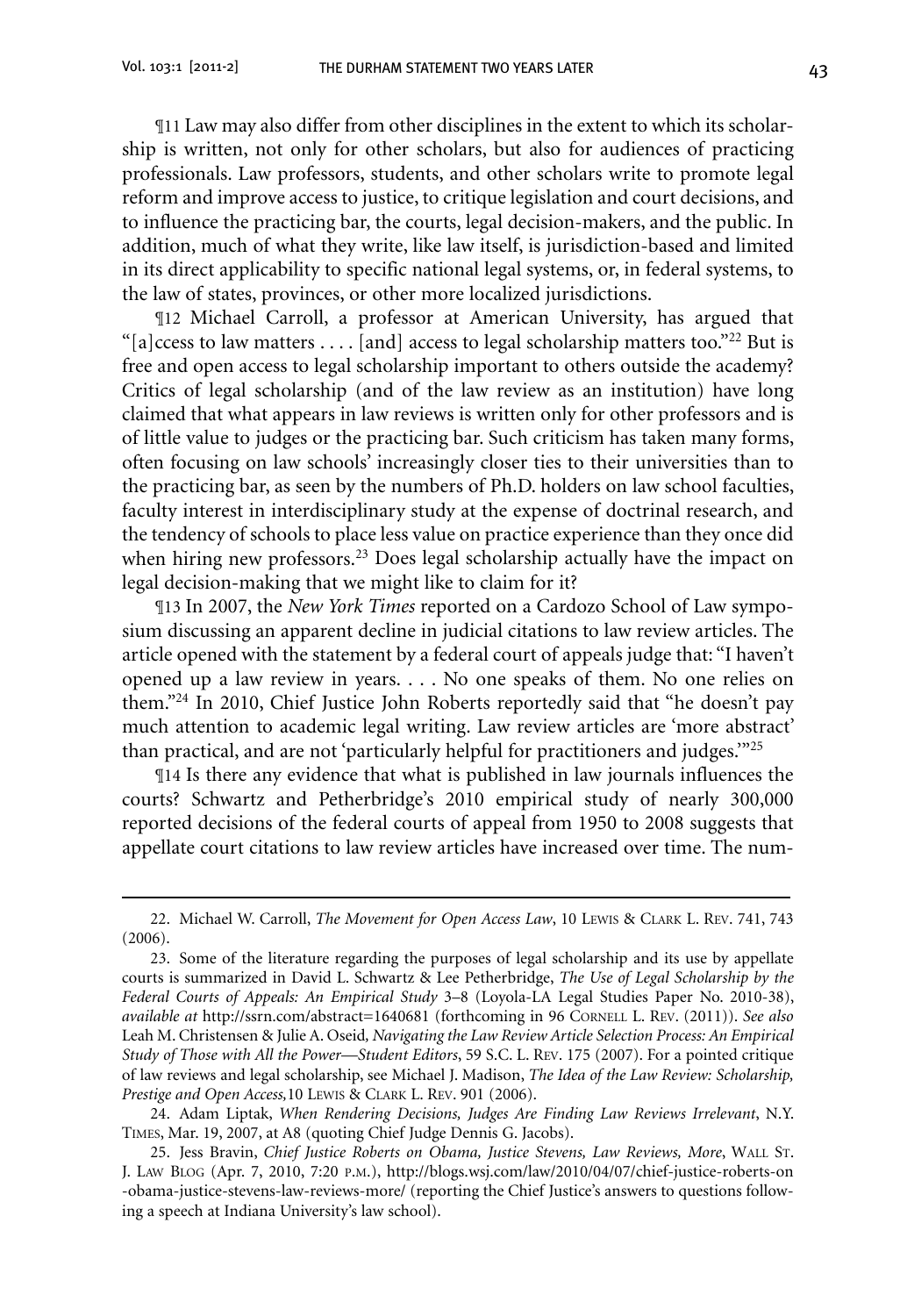bers are not high, but opinions citing articles have grown to 4.8% of reported opinions between 1980 and 2008 from 3.4% in the period from 1950 to 1979, and to 6.21% from 1999 to 2008.<sup>26</sup>

¶15 Why are they rising? Among the reasons suggested by the authors of the study is "ease of finding and access to scholarship, perhaps brought about by ease of Internet publication (e.g., SSRN, bepress, HeinOnline, LexisNexis, Westlaw, etc.) . . . ."27 Because the study closed with 2008, it could not take fully into account the increasing availability and accessibility of law journal articles on law school web sites, as well as the other sources the authors list. How many law journals now post their articles?

¶16 The ABA's *Free Full-Text Online Law Review/Law Journal Search Engine* web site indicates that the texts of articles in over 350 online law reviews and law journals are now available on freely accessible law school web sites.<sup>28</sup> Our own research suggests that articles in 177 of the 296 scholarly journals published at the top fifty "Best Law Schools" as ranked by *U.S. News & World Report* in 201029 are accessible through law school web sites in PDF or HTML format.<sup>30</sup>

¶17 The use (and presumably the usefulness) of legal scholarship published in law journals has increased since their content has become accessible electronically; it can only be further enhanced as more journals make their articles freely and openly accessible by law schools directly on their own web sites, and as more schools and journals understand the limitations and delays of print publication.

¶18 In August 2010, in a speech before the Ninth Circuit Judicial Conference, Justice Anthony Kennedy bemoaned the lack of student-written case notes in contemporary law reviews. In his earlier years on the U.S. Supreme Court, Kennedy found law journal case notes discussing cases appealed to the Court to be useful in deciding whether or not to grant certiorari. Now, he finds that, if published at all, case notes often appear too late to be of help, because of the time taken for print publication. As a result, Kennedy's clerks look to blogs for comments on pending cases. The blog discussions may meet his needs, but Kennedy pointedly expressed his concerns about the effects of the decline of case notes on law schools' continued relevance to the appellate process: "It's perfectly possible and feasible, it seems to me, for law review commentary immediately to come out with reference to important three-judge district court cases, so we have some neutral, detached, critical, intellectual commentary and analysis of the case. We need that."<sup>31</sup>

 <sup>26.</sup> Schwartz & Petherbridge, *supra* note 23, at 20.

 <sup>27.</sup> *Id.* at 30.

 <sup>28.</sup> *Free Full-Text Online Law Review/Law Journal Search Engine*, Am. Bar Ass'n, http://www .abanet.org/tech/ltrc/lawreviewsearch.html (last visited Nov. 14, 2010).

 <sup>29.</sup> *Schools of Law*, *in* America's Best Graduate Schools 28 (2010). Because of ties, the list includes 51 schools, ranked 1 through 48.

 <sup>30.</sup> With the help of Duke Law research assistant Lila Zhao '11, Kelly Leong examined the web presences of scholarly journals published at the top fifty schools. Newsletters, reprint journals, and journals that had not yet published issues were not counted.

<sup>31.</sup> Remarks by Associate Justice Anthony M. Kennedy, Ninth Circuit Judicial Conference (Aug. 19, 2010), video *available at* http://www.youtube.com/watch?v=xeQRpNQmWOU (discussion of law journals begins at 22:00; quote begins at 23:11).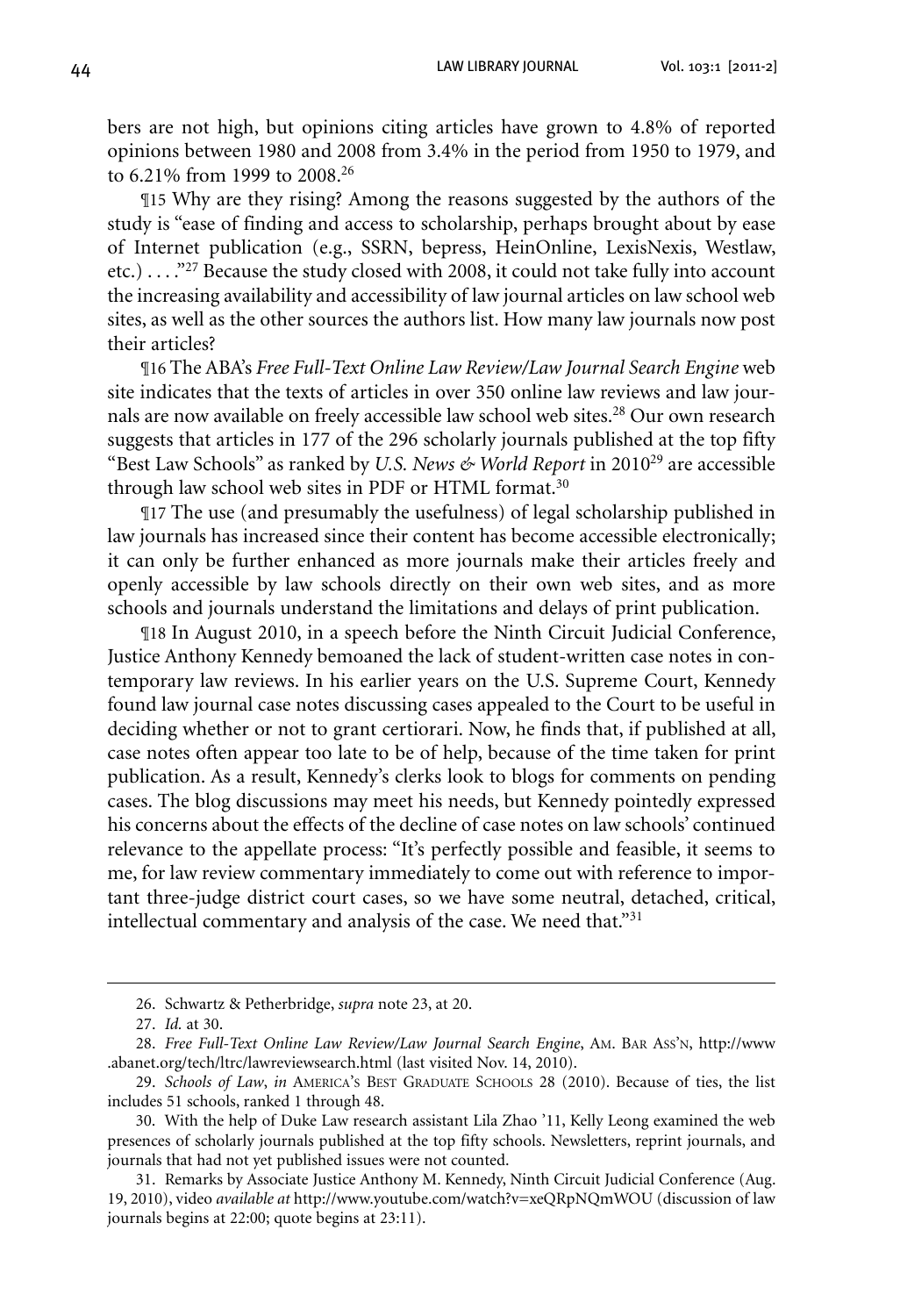¶19 It appears that the Supreme Court and the world of the law may move too quickly to wait for the slow process of print law review publication.

#### **Ending Print Publication of Law Journals**

¶20 The Statement's call to end print publication of law reviews was more controversial than that regarding open access, prompting a number of concerns, mostly from law librarians. The Statement argued that: "If stable, open, digital formats are available, law schools should stop publishing law journals in print and law libraries should stop acquiring print law journals," reasoning that:

It is increasingly uneconomical to keep two systems afloat simultaneously. The presumption of need for redundant printed journals adds costs to library budgets, takes up physical space in libraries pressed for space, and has a deleterious effect on the environment . . . .

In a time of extreme pressures on law school budgets, moving to all electronic publication of law journals will also eliminate the substantial costs borne by law schools for printing and mailing print editions of their school's journals, and the costs borne by their libraries to purchase, process and preserve print versions.<sup>32</sup>

¶21 The major objections to the call to end print publication focused on the Statement's reliance on the need for "stable, open, digital formats" in order to make the transition to all-electronic publishing feasible. In a posting to a discussion list for law library directors under the heading "Why I Did Not Sign the Durham Statement," Margaret Leary wrote:

The answer is simple: I do not agree with the call to stop publishing in print, nor do I think we have now or will have in the foreseeable future the requisite "stable, open, digital formats." As long as we believe legal scholarship is worthy of permanent retention, we should encourage the existence and retention of paper, in addition to digital, copies.<sup>33</sup>

¶22 In his blog *The Life of Books*, Richard Leiter focused on the roles of print and paper in the scholarly process:

In the end, ceasing to publish in print the-already-too-many-journals is only going to dilute their importance further . . . .

The bottom line is this: Part of the value of articles published in these journals is that they are a record of a scholar's ideas and thoughts about a legal issue. The ideas may be inspirational, challenging, enlightening, wrong, controversial, revolutionary, evolutionary, or all of the above and more. But, part of the process of scholarship is committing them to "paper", or some medium in which the author can be held accountable and called to defend them. It doesn't necessarily have to be paper. But it must be in a format that is permanent. To date, nothing in any computer format can even begin to approach anything resembling the permanence of a printed book.<sup>34</sup>

 <sup>32.</sup> Durham Statement, *supra* note 1.

<sup>33.</sup> Margaret A. Leary, Why I Did Not Sign the Durham Statement, LAWLIBDIR ARCHIVES (Mar. 6, 2009), http://lists.washlaw.edu/mailman/private/lawlibdir/2009-April/005968.html (private listserv; username and password required for access) (on file with author).

<sup>34.</sup> Richard Leiter, *The Durham Statement*, LIFE OF BOOKS (June 25, 2009, 2:34 P.M.), http:// thelifeofbooks.blogspot.com/2009/06/durham-statement.html.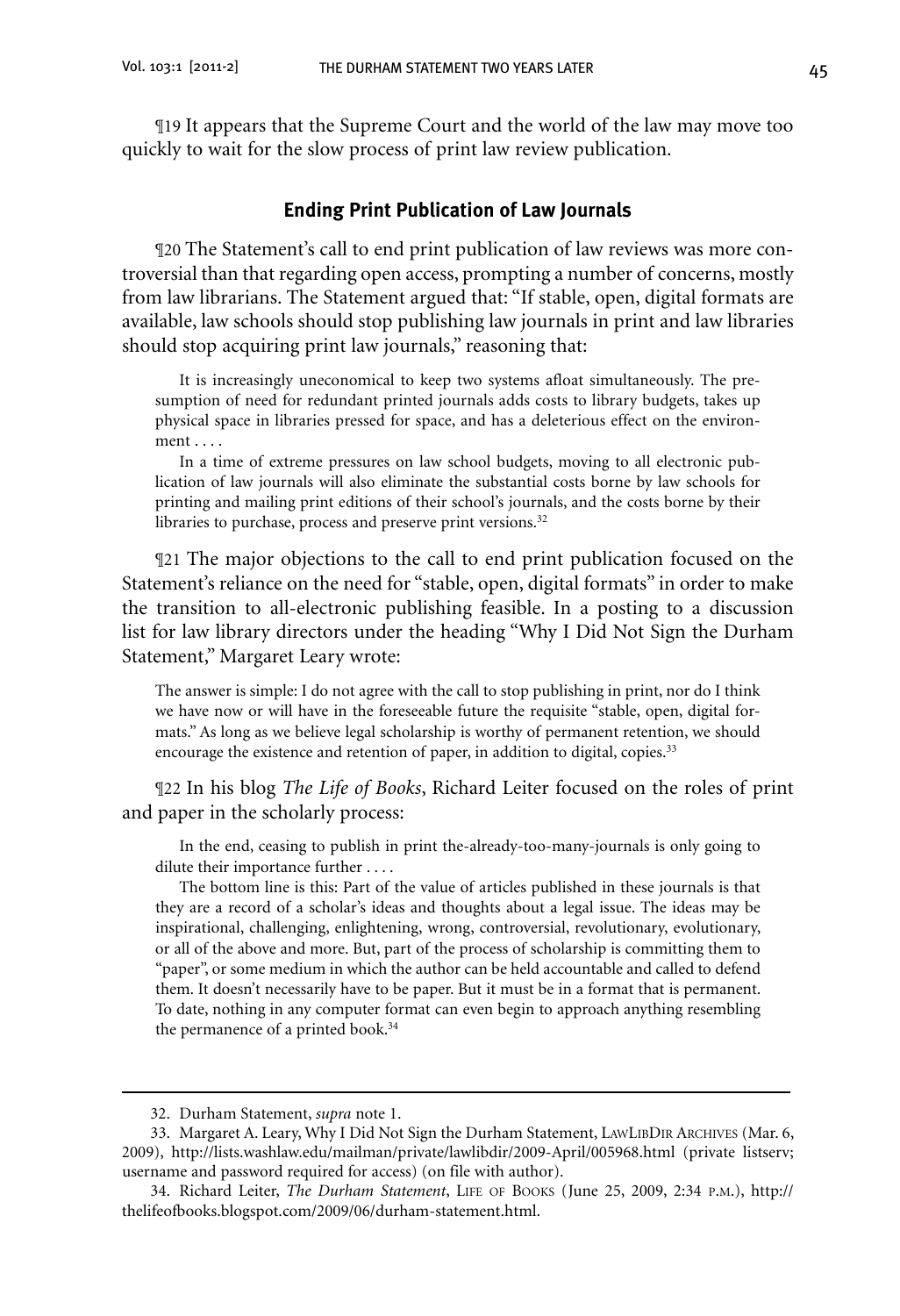46 Law Library Journal Vol. 103:1 [2011-2]

¶23 Access to legal information of all types is essential for lawyers and other legal professionals, and also for citizens whose lives are affected by legislation, precedential court decisions, and administrative rulings and regulations. To be understood and applied, however, legal authorities need to be explained and interpreted, as well as easily accessible. Both the texts of legal authorities and commentary on them must also be preserved for future users. The issues involved in access and preservation of electronic legal information are closely intertwined, but they are not new. As Harvard University Librarian Robert Darnton puts it, "Information has never been stable."<sup>35</sup> But they have changed in an age when much valuable information will never be formally published in print.

¶24 For hundreds of years, libraries have not only provided access to books and other printed materials, but tried to preserve them for future users. Publishers of books and journals were not expected to maintain permanent back stock of their publications; preserving the works they published was a responsibility taken on by libraries. Because one could reasonably assume that more than one library held a copy of a printed work, it was unlikely that an item's disappearance from a particular library meant the work was lost forever. Yet printed information does not preserve itself. It requires paper manufactured so that it will not rapidly deteriorate over time, storage under appropriate temperature and humidification regimes, and proper shelving so that items are not lost. Kevin Guthrie notes: "One does not have to spend much time in a large library to find paper volumes and documents that cannot be used for much longer."36 And Bob Berring has written: "One of the sad failures of librarianship has been the inability to develop reasonably priced means of preserving books."37

¶25 As noted above, publication of legal scholarship in the United States is for the most part a small-time, decentralized industry. Law school–published journals operate along with authors and libraries within a gift economy, in which earning a profit is not a primary goal for any participant. As described by Jessica Litman:

We rely on few commercial publishers. The majority of law journals depend on unpaid students to undertake the selection and copy editing of articles. . . . At the same time, the first-copy cost of law reviews is heavily subsidized by the academy to an extent that dwarfs both the mailing and printing costs that make up law journals' chief budgeted expenditures and the subscription and royalty payments that account for their chief budgeted revenues.<sup>38</sup>

¶26 Under this long-standing model, law libraries purchase the journals at low cost, provide indexes to access them, and preserve them.<sup>39</sup> Although subscription costs for individual law journals are generally significantly lower than for journals

 <sup>35.</sup> Robert Darnton, The Case for Books 29 (2009).

 <sup>36.</sup> Kevin M. Guthrie, *Archiving in the Digital Age: There's a Will, But Is There a Way?*, EDU-CAUSE Rev., Nov./Dec. 2001, at 56, 58.

 <sup>37.</sup> Robert C. Berring, *Legal Information and the Search for Cognitive Authority*, 88 Cal. L. Rev. 1673, 1684 n.29 (2000).

 <sup>38.</sup> Jessica Litman, *The Economics of Open Access Law Publishing*, 10 Lewis & Clark L. Rev. 779, 783 (2006).

 <sup>39.</sup> Historically, law journals have also shipped excess copies to jobbers such as William S. Hein & Co., which provided hard copy, microform, and eventually electronic versions to customers on behalf of the law school publishers.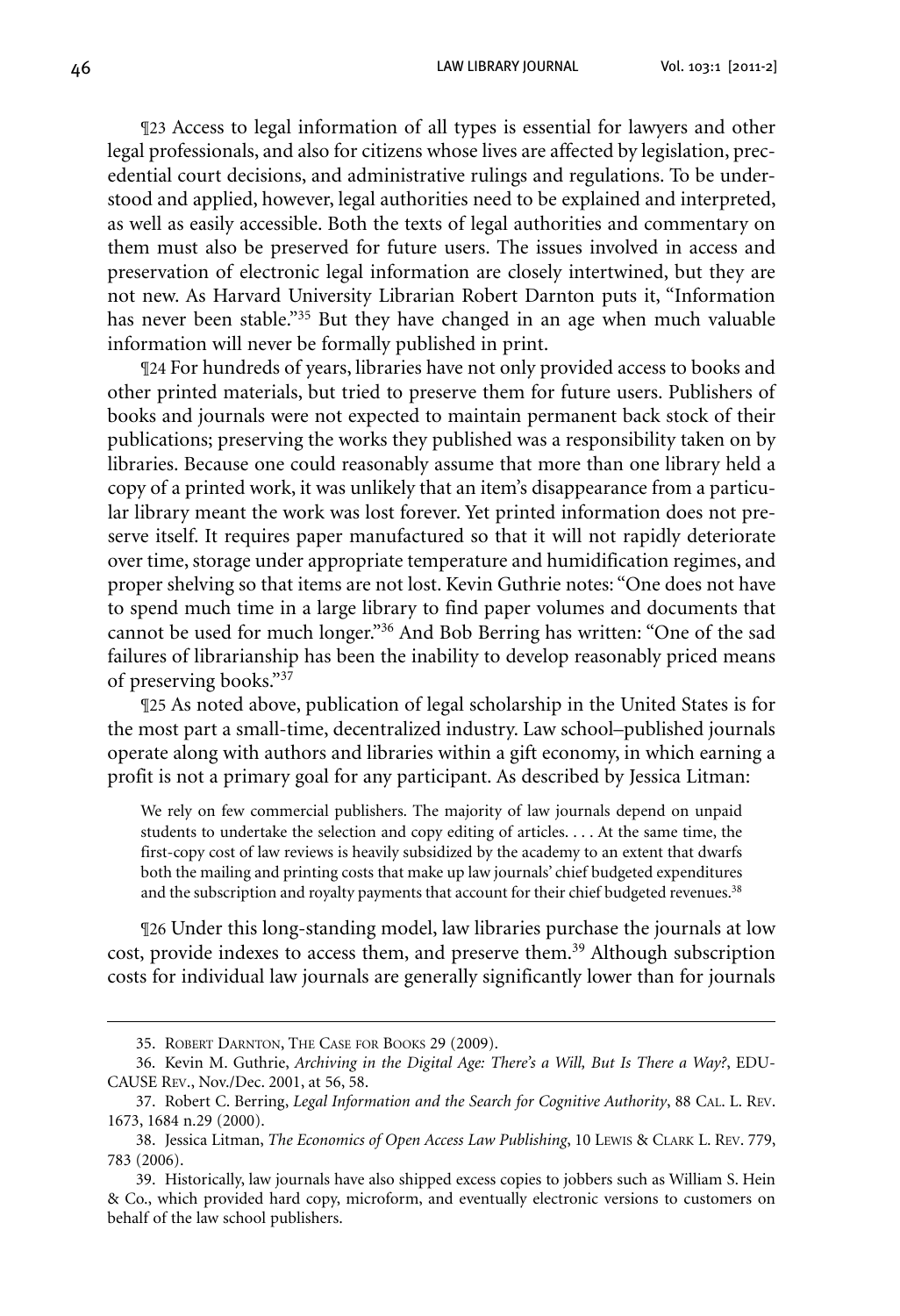in other disciplines,<sup>40</sup> in a time of tight budgets, the sheer number of journals produced at U.S. law schools makes them costly for law libraries to purchase, process, and preserve. Because most academic law libraries have traditionally striven toward comprehensiveness in their journal collections, the long runs of many journals and subscriptions to multiple copies of the most important ones mean that journal collections also take up large amounts of space in library facilities.

#### Access Issues

¶27 In recent years, the primary audiences for law journal articles—legal academics and the legal profession—have enjoyed increased and improved electronic access to both current and older legal scholarship through the primary legal databases, LexisNexis and Westlaw, and the extensive collections offered by HeinOnline, JSTOR, and other aggregators of journal content. For those in the academy, this access is funded by libraries and comes without direct individual cost. In addition, new law journal articles are increasingly freely available prior to formal publication via electronic working paper series, such as those supported by the Social Science Research Network (SSRN) and bepress (which for most users are also usually library-funded services and appear to be free to law faculty).

¶28 As a result, electronic access has become the preferred means for locating legal scholarship at the same time as law libraries are facing increased pressures on their budgets and their parent institutions are looking to library facilities to provide space for expanding programs. Both factors have placed under stress the library's traditional role as purchaser and preserver of print law journals. Should print versions of journals available electronically be purchased and preserved by libraries if print is already no longer the primary means for accessing their contents? Can we rely on digital files for long-term access and preservation of legal scholarship?

¶29 The format in which a journal is digitally published matters. Both archiving and presentation formats are inadequately addressed by the customary solution in use today, the Portable Document Format, or PDF. It is no accident that the format itself was initiated by Adobe, a company known for its printing software.<sup>41</sup> PDF reliably recreates the print experience, both on the screen and when the document is replicated across diverse printers. In doing so, it fulfills a key function in the redistribution of published text.<sup>42</sup> However, if all it does is replicate the reader's experience of the printed page, the PDF format fails to fully exploit the promise of digital media.

 <sup>40.</sup> For comparative prices by discipline, see Kittie S. Henderson & Stephen Bosch, *Periodicals Price Survey 2010: Seeking the New Normal*, Libr. J., Apr. 15, 2010, at 36.

 <sup>41.</sup> Adobe's core product at its founding was Postscript, which was made the software printing engine for Apple's LaserWriter in 1985.Adobe Photoshop was added in 1990 and Acrobat was released in 1993. *See* Adobe History, http://www.adobe.com/aboutadobe/pressroom/pdfs/timeline\_090501 .pdf (last visited Nov. 14, 2010).

 <sup>42.</sup> But, as Joe Hodnicki points out, "On law reviews, even current 'proven' technologies being used need enhancement. The ubiquitous PDF does not accommodate researchers with sight disabilities unless properly tagged and most are not." Joe Hodnicki, *Time to Move Forward: On the First Anniversary of the Durham Statement on Open Access to Legal Scholarship*, Law Librarian Blog (Feb. 11, 2010), http://lawprofessors.typepad.com/law\_librarian\_blog/2010/02/time-to-move-forward -first-anniversary-of-the-durham-statement-on-open-access-to-legal-scholarship.html.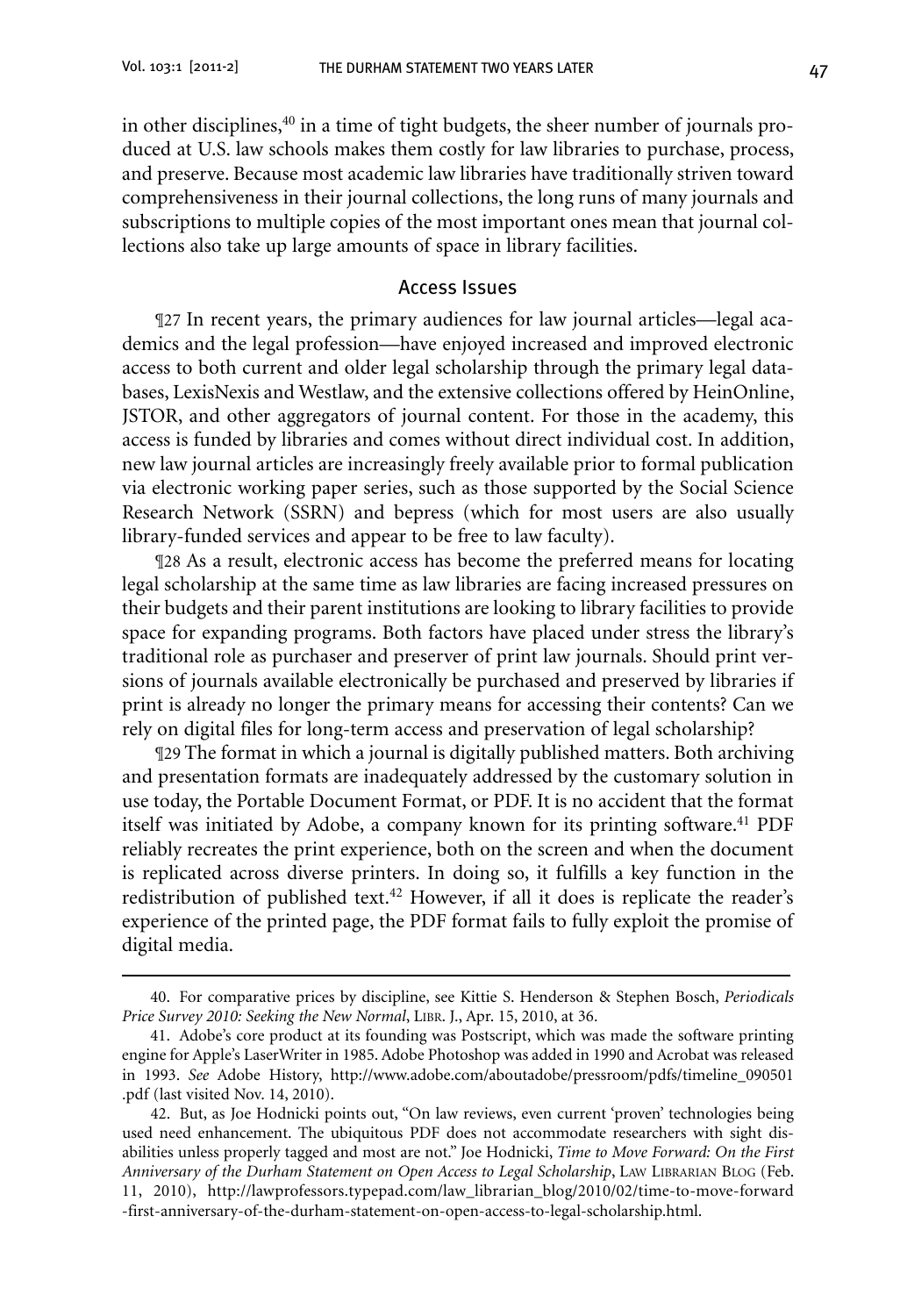48 Law Library Journal Vol. 103:1 [2011-2]

¶30 In privileging the print layout, PDF documents force the on-screen reader into imperfect situations. Printed media are sized for natural eye-scanning of lines of text, but these same lines may become unreadable or, at best, awkwardly readable on a small handheld screen.While we can move our eyes freely around a single printed page, page delineation becomes little more than an inconvenience on most screens. Print documents also use footnotes and other conventions that are predicated upon the page format, but are cumbersome in the digital world and represent only one possible solution for isolating a footnote's content.

¶31 The reader's experience of a printed page is rich and multifaceted because of the experience we bring to it. We recognize titles, footnotes, citations, and parentheticals. The same experience can be had by the reader of a digital document on a screen, but for digital documents, scanning with our eyes is not the ultimate measure of usability. A digital document will not only be read with our eyes. It will be searched, parsed, and marked up in the digital realm by software of various types and stripes, from search engines to language parsers to style analyzers to categories of future software that we cannot now imagine. Because we cannot know to what uses a digital document will be put in the future, an essential principle in preserving digital collections must be to retain information already encoded in the document. There are many ways in which software can intelligently rediscover the information that our eyes see, but other information may never be recovered if a digital format loses it.

¶32 Most legal information is composed in digital documents with word processors such as Microsoft Word. The documents themselves contain a good deal of information that is interpreted by the software to enable title styles, footnote delineations, cross-references, and other features of the documents. Articles formatted for print are usually highly structured in both page elements and additional styles that define the functions of different sections of text. This information needs to be captured and made available for the future.

¶33 Historically, in common practice, PDF files have had none of the structural information that word processing files possess. The only information about the text and images was presentational, and most of the presentation detail was unavailable for searching or parsing.43 The recently added ability to embed XML metadata in the form of tags in the PDF standard means that the format is itself becoming viable for the storage of digital documents.<sup>44</sup> Still, the primary place it gives to the print layout remains a limitation in understanding the potential of

<sup>43.</sup> See Mark Gross, *Data Capture and Conversion*, *in* THE COLUMBIA GUIDE TO DIGITAL Publishing 179, 198 (William E. Kasdorf ed., 2003).

 <sup>44.</sup> Acrobat 5.0 first introduced the ability to tag PDFs in 2003, but the tagging enterprise remains a work in progress. *See* PDF Reference Fourth Edition: Adobe Portable Document Format Version 1.5, at 752 (2003), *available at* http://www.adobe.com/content/dam/Adobe/en/devnet /pdf/pdfs/pdf\_reference\_archives/PDFReference15\_v5.pdf. Version 9 of Acrobat still frequently requires human intervention to capture document structure accurately. *See* Adobe Acrobat 9 Pro Accessibility Guide: Creating Accessible PDF from Microsoft Word 13 (2008), *available at* http:// www.adobe.com/accessibility/products/acrobat/pdf/A9-accessible-pdf-from-word.pdf ("Once you have converted the document, you will still need to check the results in Adobe Acrobat.").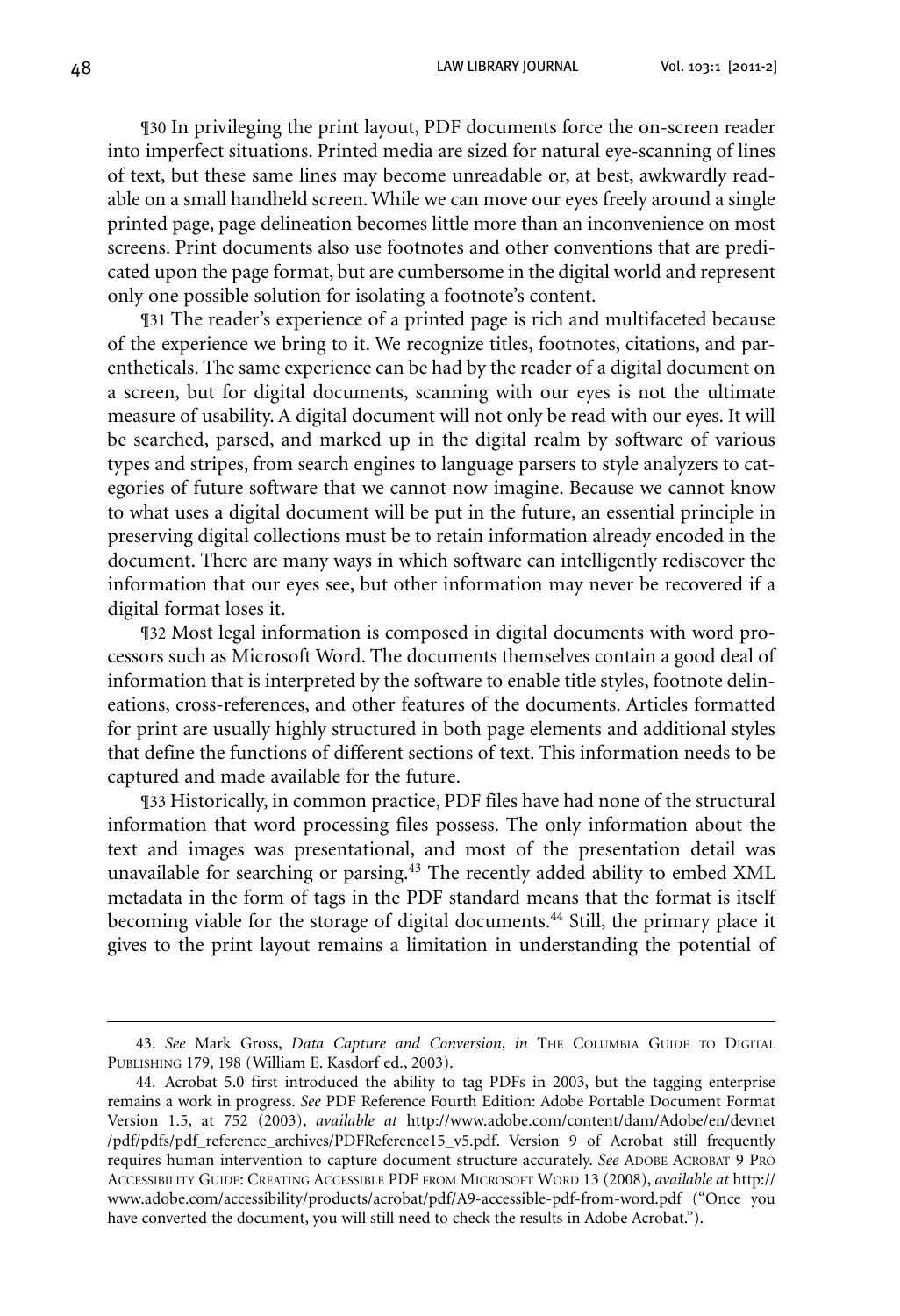digital publishing. A more widely embraced XML schema is the best way to represent the text, if we are willing to de-privilege the printed page.<sup>45</sup>

¶34 As we begin to publish law journals digitally and come to grips with access to digitally published articles, will we abandon the primacy of the "printed" page? Are there more useful and logical ways to anchor citations to references needed to understand the work? Are there more effective and efficient ways than footnotes to store and present references and asides? What hypertextual and multimedia elements should become part of the publishing process in a fully digital environment? These questions need resolution in ways that will maximize the usefulness of our documents now and in the future.

¶35 At the moment, though, they are far from resolution, even as more journals make their articles available on law school web sites.InApril 2010, Sarah Glassmeyer described her frustrations as she attempted to review the searchability of the journals listed in the ABA's *Free Full-Text Online Law Review/Law Journal Search Engine*, <sup>46</sup> concluding with her concern "that these online journals are becoming PDF dumping grounds with little to no metadata or access points contained within them to assist with the 'access' part of 'open access.'"47 Tom Boone has written: "If metadata, structure, and permanence are vital to the success of the Durham Statement's desired action, librarians must do more than simply ask their institutions to create digital access systems for law reviews. What the Durham Statement asks schools to create are digital libraries."<sup>48</sup> In a comment noting the first anniversary of the Durham Statement, Joe Hodnicki wrote:

Hopefully the objective of the Durham Statement will be realized by following the suggestion made by ALA and ACRL. In their OSTP comments regarding public access policies for science and technology funding agencies across the federal government, ALA and ACRL called for across-the-board format standardization as being crucial to long-term public access. Instead of PDF files, authorized repositories should provide support for file conversion to a standard mark-up language (e.g., XML) because the PDF format "does not support robust searching, linking, text-mining, or reformatting over the long-term, nor does it provide full accessibility for the blind and reading impaired."49

¶36 Not only the formats, but the forms of legal scholarship itself are changing to take advantage of the potential of electronic publishing, just as they are in other

 <sup>45.</sup> A standards-based approach to structuring PDF is in committee with the ISO organization at the time of this writing. See ISO/AWI 14289-1, http://www.iso.org/iso/iso\_catalogue/catalogue\_ics /catalogue\_detail\_ics.htm?ics1=35&ics2=240&ics3=30&csnumber=54564 (last visited Nov. 14, 2010). Regardless, we believe that the choice of an XML schema for article and journal publishing should be a more robust replica of the original—suggesting the use of a word processor's native XML, such as Open Document or Office Open XML—or more useful to content providers and consumers, as in the case of journal publishing standards such as the National Library of Medicine's schema modules. *See* NLM Journal Archiving and Interchange Tag Suite, NCBI, http://dtd.nlm.nih.gov (last visited Nov. 14, 2010).

 <sup>46.</sup> *Free Full-Text Online Law Review/Law Journal Search Engine*, *supra* note 28.

<sup>47.</sup> Sarah Glassmeyer, *Getting to Durham Compliance*, SARAHGLASSMEYER(DOT)COM (Apr. 26, 2010), http://sarahglassmeyer.com/?p=442.

<sup>48.</sup> Tom Boone, *Librarians Key to Open Access Electronic Law Reviews*, LIBRARY LAWS ARE MEANT to be Broken (Sept. 3, 2009, 3:57 p.m.), http://tomboone.com/library-laws/2009/09/librarians-key -open-access-electronic-law-reviews.

 <sup>49.</sup> Hodnicki, *supra* note 42.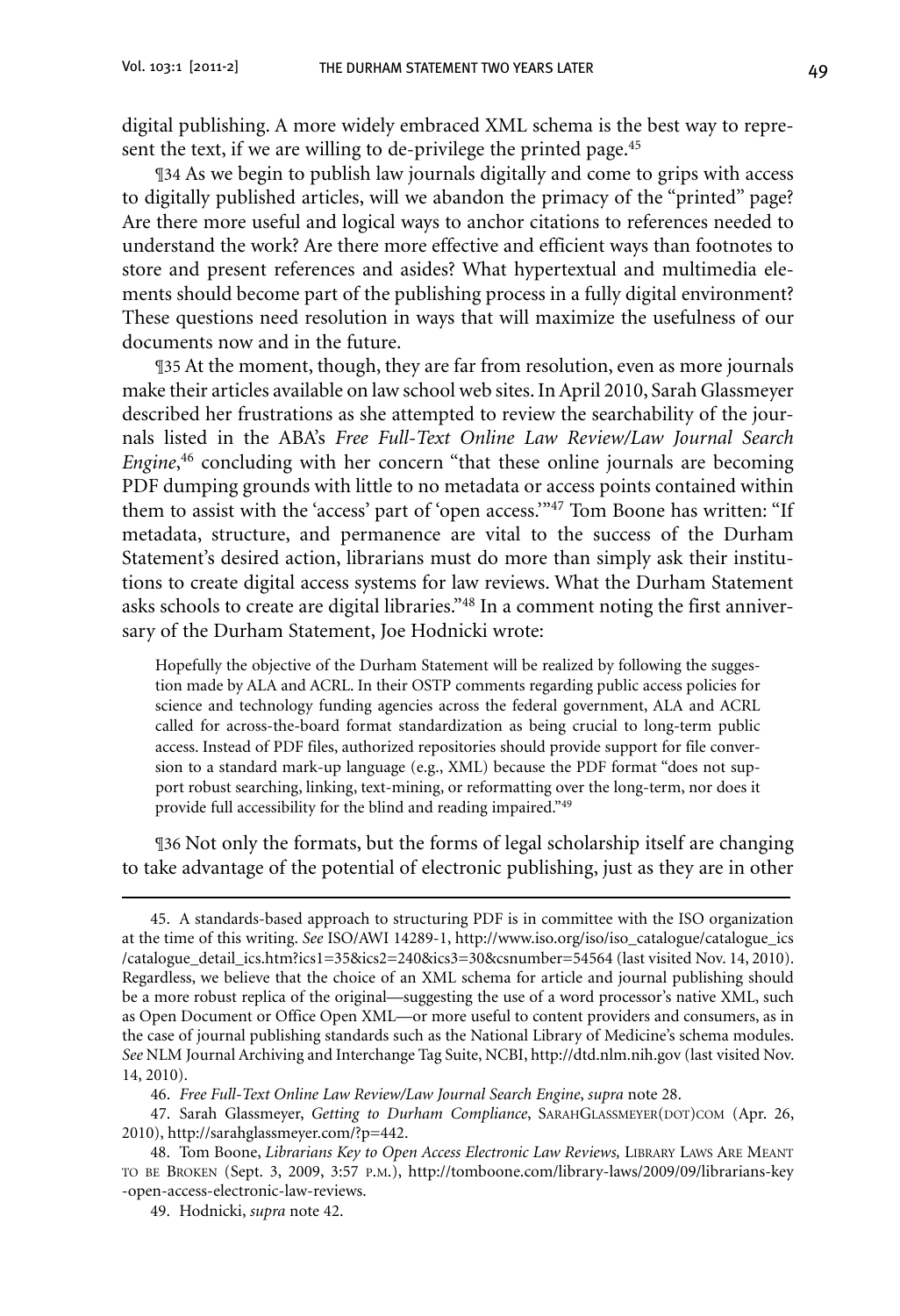fields. Increasingly, law journal web sites now feature online-only companions, blogs, or other vehicles for "short form" legal scholarship, which offer timely discussion of current issues because they bypass print and can be published quickly. Our own examination of journals published at the top fifty law schools<sup>50</sup> suggested that at least seventy-nine include one or more online-only features such as short essays, discussion forums, blogs, access to a Facebook page or Twitter feed, video of conferences, access to drafts of articles under review, or RSS notifications of new issues. Perhaps it is not yet possible to say in law (or in other social sciences and the humanities) that electronic versions of journals are primary, as they seem now to be in the sciences,<sup>51</sup> but we cannot be far away from that point.

# Preservation Issues

¶37 In February 2010, the Harvard Law School Library issued a new collection development policy for law journals, which states that the library will acquire in print and maintain print archives only for Harvard Law School publications, publications that are only available in print, and publications where the library has library of record responsibilities for Harvard University. Harvard will acquire law journals available on HeinOnline or JSTOR in print only if current issues are not available from those sources, but will retain them for only five years and not bind them.52 If the nation's largest academic law library no longer plans to preserve print versions of electronically available journals, need we worry about the Durham Statement's insistence on the availability of "stable, open, digital formats"? Other law libraries are making similar decisions: some not to purchase new law journals, others to rely on outside sources for long-term access to back files.

¶38 The 2005 Legal Information Preservation Alliance report *Preserving Legal Materials in Digital Formats* includes a discussion of the risk factors for digital materials.53 In summary, the factors are

Storage Media Obsolescence: Because storage media (hardware) for digital materials change quickly, storing digital materials requires an ongoing commitment to moving the data from one storage medium to another. This is known as "refreshing the data." It can be costly and time consuming, especially for large quantities of data.

 <sup>50.</sup> *Supra* note 30.

<sup>51.</sup> As described in 2008 by a representative of a major publisher in the sciences: In STM [scientific, technical, and medical publishing], the migration of journals online is so advanced that the electronic version is effectively primary and print secondary. This is true in two senses. The online version is now commonly published ahead of print, an important factor when speed to publication is critical. Perhaps more significantly, the electronic article will often be richer than its print version, containing more data and certainly more functionality.

Bill Cope & Angus Phillips, *Introduction*, *in* THE FUTURE OF THE ACADEMIC JOURNAL 1, 2 (Bill Cope & Angus Phillips eds., 2009) (quoting Philip Carpenter, "Journals, Science and the Future of Books in the Humanities and Social Sciences" (paper presented at "A Challenge to the Book in Scholarship and Higher Education," Amsterdam, Oct. 13, 2008)).

 <sup>52.</sup> Harvard Law Sch. Library, Collection Development Policy 2 (Feb. 17, 2010), *available at* http://www.law.harvard.edu/library/about/collections/collection\_development\_policy.pdf.

 <sup>53.</sup> Judith Cobb & Joan Allen-Hart, Preserving Legal Materials in Digital Formats 11–13 (2005), *available at* http://www.aallnet.org/committee/lipa/LIPA\_White\_Paper\_Final.pdf.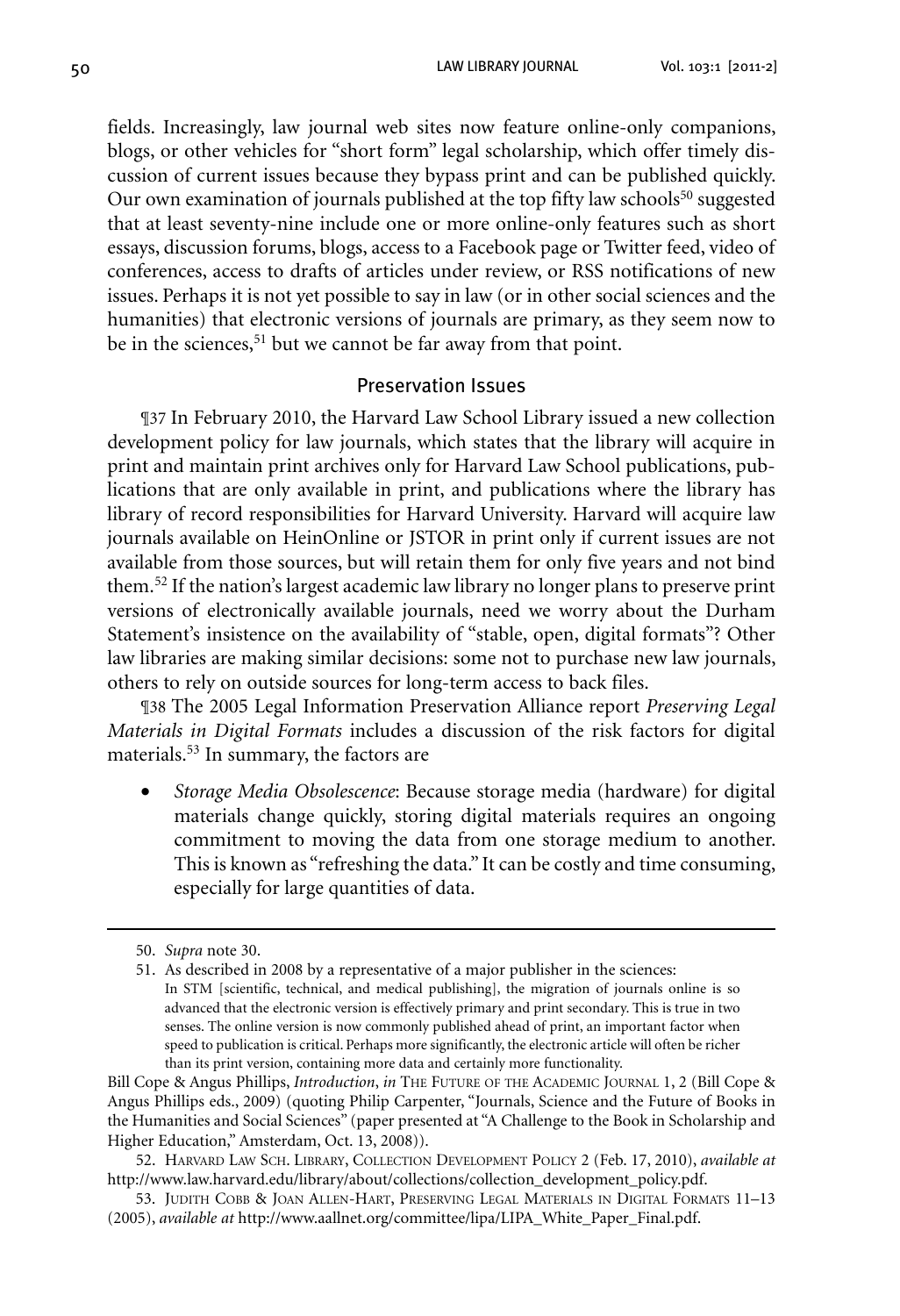- • *Software Obsolescence*: Like storage media, the software needed to access stored data also changes. File formats change, and software programs may not be compatible with older files. Proprietary formats may not always have full documentation; licensing agreements are subject to change; restrictions for use and modification may apply. Open formats and systems may be preferable for preservation purposes.
- Organizational and Cultural Challenges: Digital preservation is not solely a technical problem. Concerns over the quality of management of digital materials by creators and other caretakers of digital collections highlight other risks posed by high rates of technological change. Materials may be published on the web, then removed and deleted. Publishers cannot assure that their materials will be available in the long term.
- *Access*: The emphasis on digitizing materials to improve electronic access to information may lead librarians and others to focus on access, without addressing issues of preservation. Over time, there will be no access without a focus on preservation.

¶39 How will these risks be overcome? Any new model for preserving legal scholarship in digital formats has to acknowledge that a range of stakeholders will have larger roles to play than they might have played under the print-based, purchase-and-preserve model. In addition to law libraries, these include the providers of legal databases like LexisNexis and Westlaw; the aggregators of journal content, such as HeinOnline and JSTOR; the disseminators of working papers and pre-prints, such as SSRN and bepress; and the printers of law journals, such as Joe Christensen, Inc.,54 which will continue to be needed for formatting and print-ondemand services.

¶40 It is important to recognize, however, that for the most part those stakeholders are not the actual publishers of most legal scholarship, but are pre-publishers or re-publishers of content that is formally published in the first instance by the law schools themselves. The schools provide the imprimatur of formal publication. There is little reason to expect the institution-based publication model that has characterized publication of legal scholarship in the United States since the late nineteenth century55 to change as print publication declines and ends. For student editors, the apparent credentialing and educational benefits of law journal editing will continue regardless of publishing format, as will legal scholars' interests in publishing in the journals of prestigious law schools.

¶41 Yet the formats in which legal scholarship is published will change. As more law journals provide some variety of web access to articles, and libraries stop buying print versions of journals, editors and deans will not see the need to continue publishing a journal in print. Student editors will be looking to improve accessibility to new articles, deans to reduce costs. It is unlikely that, left to their own resources as

 <sup>54.</sup> Joe Christensen, Inc., http://jci.mightydrake.com/public/index.htm (last visited Nov. 14, 2010).

 <sup>55.</sup> *See generally* Michael I. Swygert & Jon W. Bruce, *The Historical Origins, Founding, and Early Development of Student-Edited Law Reviews*, 36 Hastings L.J. 739 (1985) (providing a detailed history of the American law review).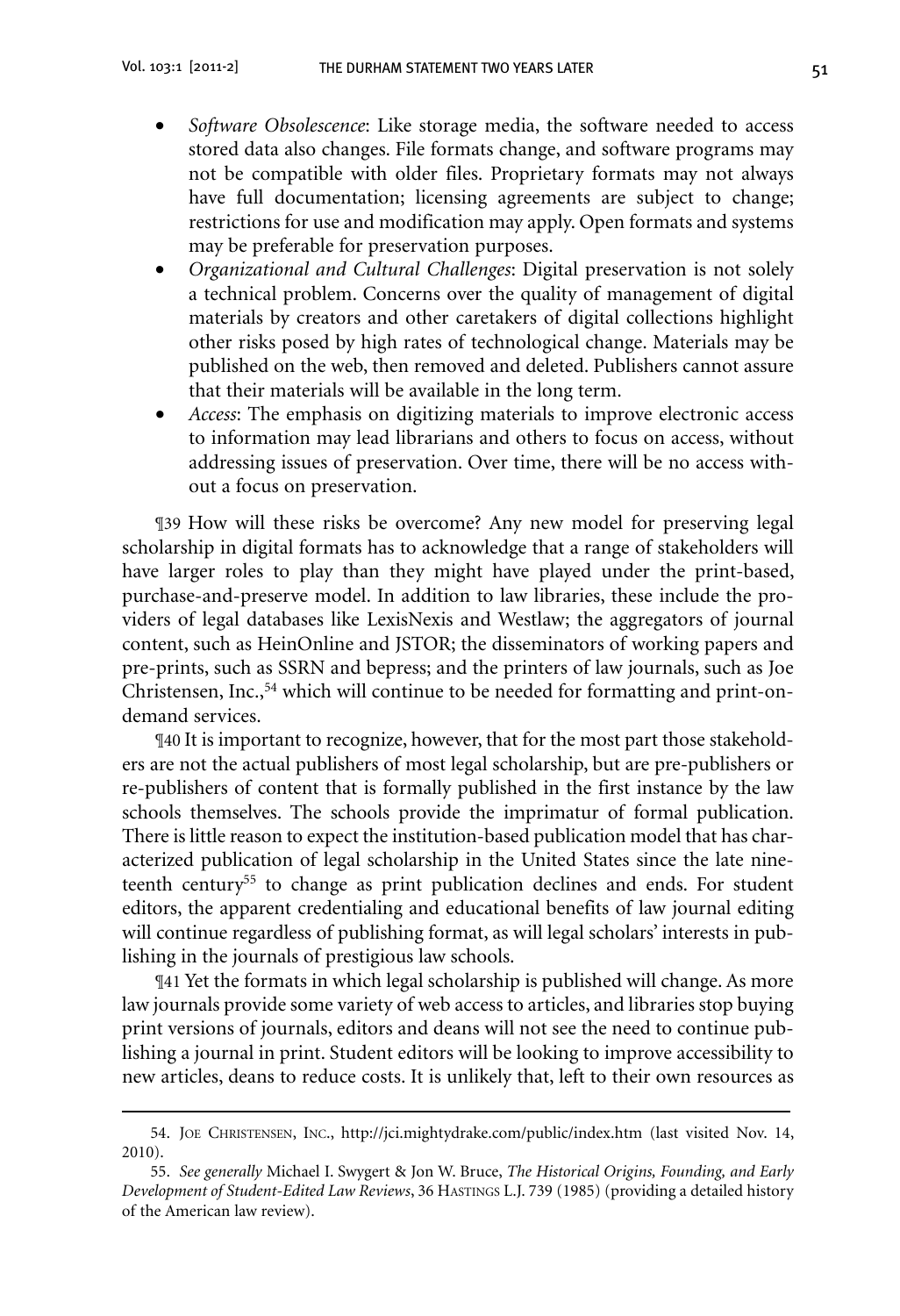they make these decisions, either group will have the time or inclination to think much about the relationships of access to preservation or the need for effective search capabilities. As Tom Boone has pointed out, even the recent growth in posting article PDFs on journal web sites

is hardly a universal movement, and such open availability can vary wildly even among publications produced at the same school. . . . While the initiative of such student staffers deserves our praise, there are certainly limits to what they can realistically accomplish. For example, given the transitory nature of law review staffs, there is little incentive to look beyond the digitization of the current volume, let alone establish a consistent system for subsequent years or plan a long term effort to digitize previous volumes.<sup>56</sup>

¶42 In the unique environment of law review publishing, there is both more need and more opportunity for law schools, law journals, law libraries, and others involved in the publication and dissemination of legal scholarship to collaborate in developing standards for access to and preservation of electronically published journal literature. There is also more risk if we do not. In the words of Pogo: "We shall meet the enemy, and not only may he be ours, he may be us."57

## **What Can Law Schools and Their Libraries Do?**

¶43 The Durham Statement calls for law schools to end print publication of law journals in a planned and coordinated effort led by the legal education community, focused on ensuring access to and preservation of the electronic journal literature. Without that effort, in an economic environment in which external factors are more than ever impacting libraries' collection decisions and law school budgets, what can we do to assure that electronically published legal scholarship will remain available to future scholars?

¶44 Sarah Rhodes, digital collections librarian at the Georgetown Law Center, has written:

Frankly speaking, our current digital preservation strategies and systems are imperfect—and they most likely will never be perfected. That's because digital preservation is a field that will be in a constant state of change and flux for as long as technology continues to progress. Yet, ... libraries today have a number of viable tools, services, and best practices at our disposal for the preservation of digital content.

Keep in mind that no system will perfectly accommodate your needs. . . .And there is no use in waiting for the "perfect system" to be developed. We must use what's available today. In selecting a system, consider its adherence to digital preservation standards, the stability of the institution or organization providing the solution, and the extent to which the digital preservation system has been accepted and adopted by institutions and user communities.58

. . . .

 58. Sarah Rhodes, *Preserving Born-Digital Legal Materials . . . Where to Start?*, VoxPopuLII (Jan. 12, 2010), http://blog.law.cornell.edu/voxpop/2010/01/10/preserving-born-digital-legal-materials.

 <sup>56.</sup> Boone, *supra* note 48.

 <sup>57.</sup> This is usually quoted as "We have met the enemy and he is us." Walt Kelly, *Zeroing In on Those Polluters: We Have Met the Enemy and He Is Us*, *in* The Best of Pogo 224 (Mrs. Walt Kelly & Bill Crouch Jr. eds., 1982).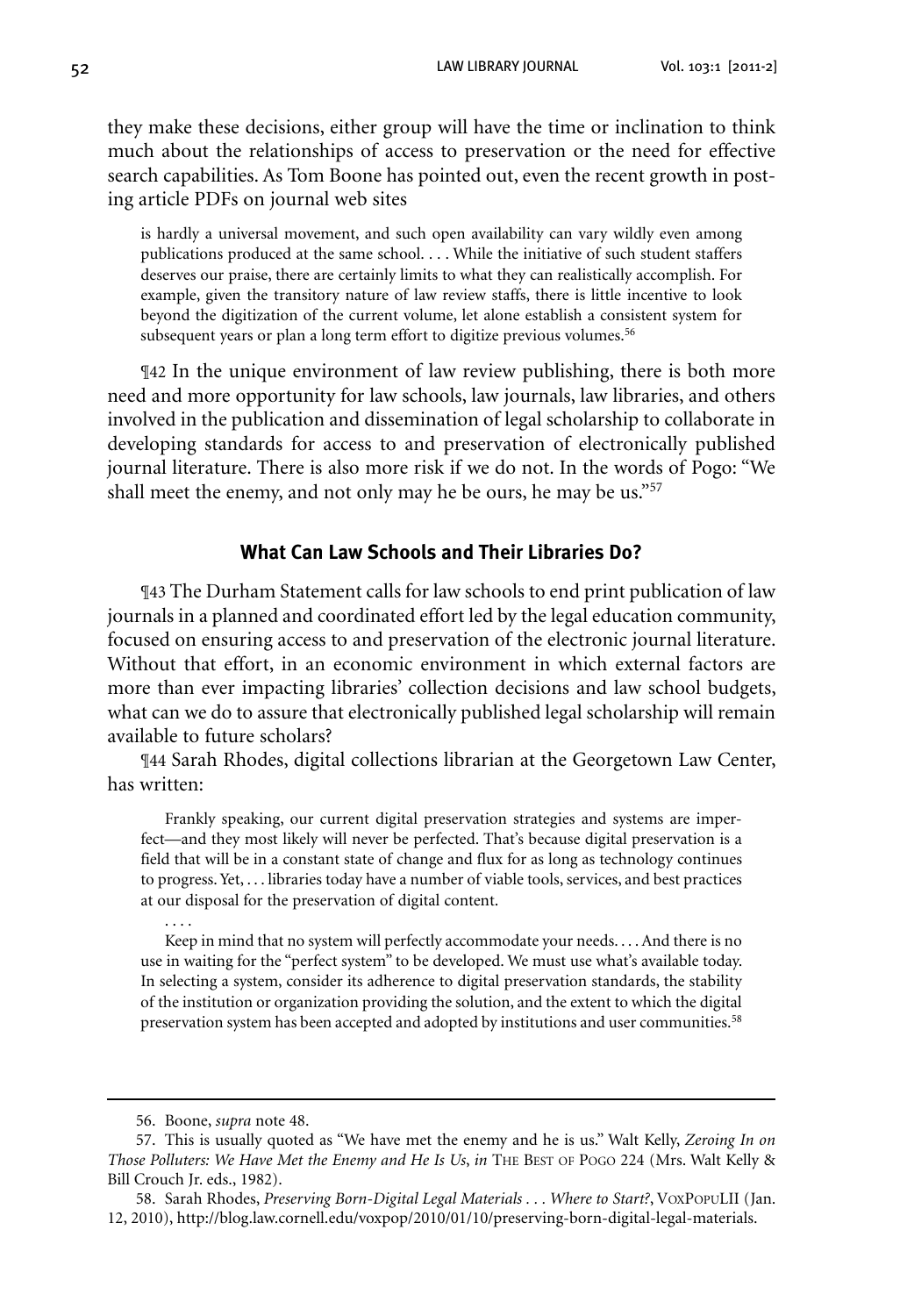¶45 Rhodes's comments suggest two things: first, that the Durham Statement's reliance on the eventual development of "stable, open, digital formats" is misplaced. We may never have stable, open, digital formats. Second, her points remind us that we cannot afford to wait to begin developing approaches for preserving and ensuring access to electronically published legal scholarship. Some suggestions:

- 1. It is time for law librarians to explore alternatives for preserving legal scholarship by working in concert with the other stakeholders, including
	- Existing efforts to preserve legal information, such as the Legal Information Preservation Alliance (LIPA),<sup>59</sup> which in 2010 established the Legal Information Archive as "a collaborative digital archive . . . to preserve and ensure permanent access to vital legal information currently published in digital formats."60
	- Legal publishers holding extensive libraries of law journal content in electronic format—LexisNexis and Westlaw, and perhaps primarily HeinOnline, with its extensive retrospective collections. Will their interests in preserving access to law journals for their commercial value mean they will now preserve digital content as libraries have traditionally preserved print content?
	- Established preservation and electronic archiving programs such as Portico<sup>61</sup> and LOCKSS,<sup>62</sup> which have worked mostly with libraries and publishers outside of law.
	- The Library of Congress, which already receives copies of all law journals whether published in print or electronic format under the mandatory deposit requirements of the Copyright Act,<sup>63</sup> and works to establish best practices for digital preservation through the National Digital Information Infrastructure and Preservation Program (NDIIPP).<sup>64</sup>
	- Institutional repositories, such as Harvard University's local Digital Access to Scholarship at Harvard (DASH),<sup>65</sup> or services such as the

<sup>59.</sup> LIPA is an "organization of libraries working on projects to preserve print and electronic legal information.It provides the opportunity for libraries to work collaborativ[e]ly on preservation projects at low cost and to take advantage of the partnerships created by the organization." Legal Information Preservation Alliance, http://www.aallnet.org/committee/lipa/ (last visited Nov. 14, 2010).

 <sup>60.</sup> Legal Information Archive, http://www.aallnet.org/committee/lipa/LIA.asp (last visited Nov. 14, 2010).

 <sup>61.</sup> Portico works with libraries, publishers, and funding sources to preserve e-journals, e-books, and other electronic scholarly content. *Portico Services, Value & Benefits*, Portico, http://www.portico .org/digital-preservation/services/ (last visited Nov. 14, 2010).

 <sup>62.</sup> LOCKSS (Lots of Copies Keep Stuff Safe) "provides libraries with digital preservation tools and support so that they can easily and inexpensively collect and preserve their own copies of authorized e-content." LOCKSS, http://lockss.stanford.edu/lockss (last visited Nov. 14, 2010).

 <sup>63. 17</sup> U.S.C. § 407 (2006). *See also* U.S. Copyright Office, Mandatory Deposit of Copies or Phonorecords for the Library of Congress (2010), *available at* http://www.copyright.gov/circs /circ07d.pdf.

 <sup>64.</sup> *See Digital Preservation*, Library of Cong., http://www.digitalpreservation.gov (last visited Nov. 14, 2010).

 <sup>65.</sup> DASH: Digital Access to Scholarship at Harvard, http://dash.harvard.edu (last visited Nov. 14, 2010).